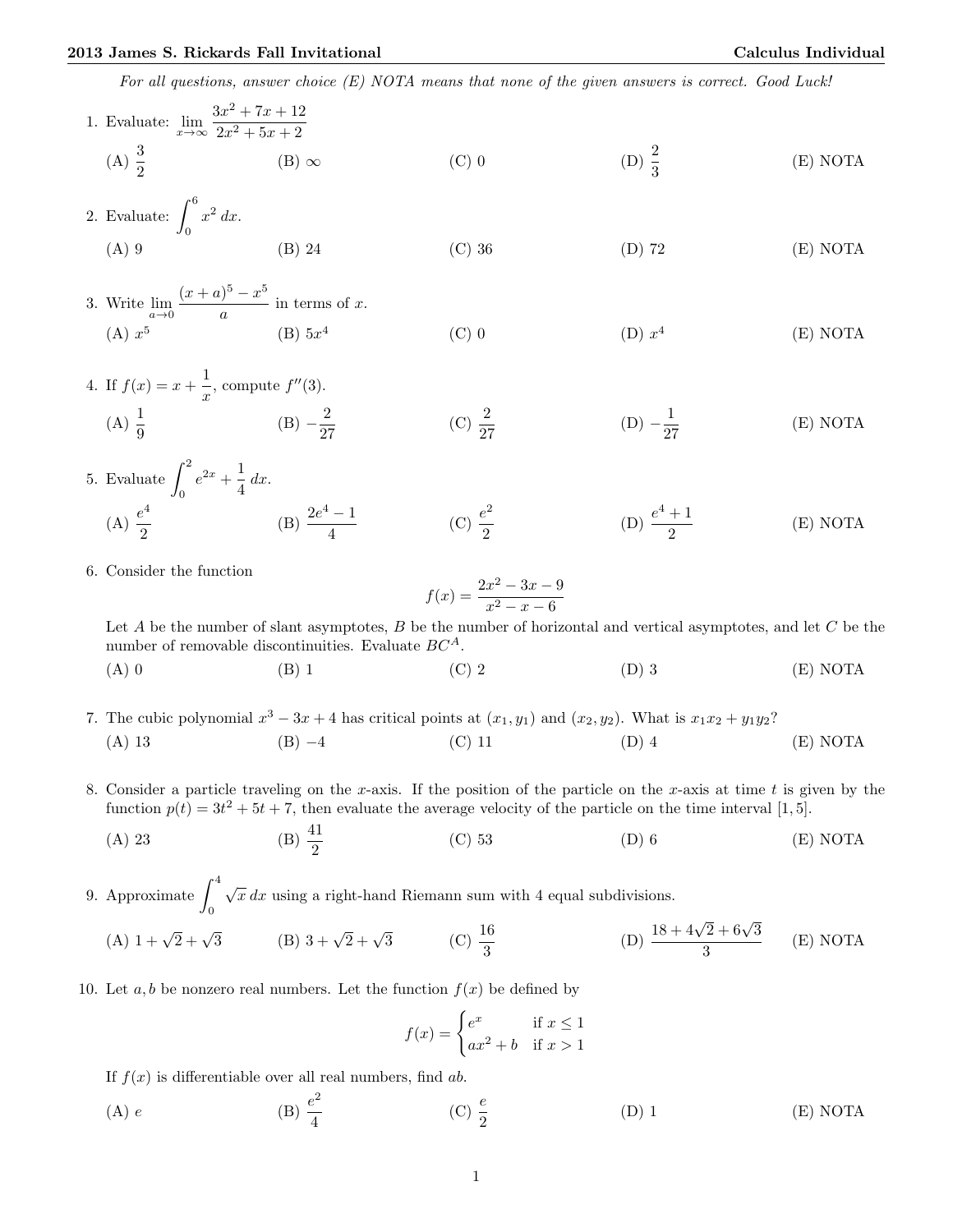## 2013 James S. Rickards Fall Invitational Calculus Individual

11. A ball is rolled across a straight stretch of road at an initial velocity of 30 ft/s. The ball, however, slows down at a constant rate of deceleration of  $3 \text{ ft/s}^2$  until it eventually reaches a full stop. How far away from the original starting point does the ball eventually reach?

(A) 165 (B) 200 (C) 300 (D) 450 (E) NOTA

12. Consider the functions  $f(x) = \sin x$  and  $g(x) = \sin 2x$ . Evaluate the area of the regions bound by  $x = \frac{\pi}{2}$  $\frac{\pi}{2}$  and the curves  $y = f(x)$  and  $y = g(x)$ .

(A)  $\frac{3}{2}$ (B)  $\frac{1}{4}$ (C)  $\frac{1}{2}$ (D)  $\frac{3}{4}$ (E) NOTA

13. Consider the curve defined by the equation  $x^2 - xy + y^2 = 27$ . Find the slope of the tangent line at the point Consider t<br> $(3\sqrt{3}, \sqrt{3}).$ √ √

 $(A)$  3 – 2 3 (B) 5 (C)  $-5$  (D) 9  $-3$ 3 (E) NOTA

14. Let  $f(x) = 2x^3 - 3x^2 + 6x + 1$ . If  $g(x) = f^{-1}(x)$ , then compute  $g'(6)$ .

- (A) 6 (B) 1 (C)  $\frac{1}{18}$ (D)  $\frac{1}{6}$ (E) NOTA
- 15. Kevin is blowing up a perfectly spherical balloon at a constant rate of 8 in<sup>3</sup>/s. At some time t, the rate of change of the surface area of the balloon is  $2 \text{ in}^2/\text{s}$ . What is the rate of change of the radius at this moment in time? All answers are in terms of in/s.
	- (A) 8 (B)  $\frac{1}{32\pi}$ (C)  $\frac{1}{8\pi}$  $(D) 2$   $(E) NOTA$
- 16. Evaluate:  $\lim_{x\to 0^+}$  $\int^{x^2}$ 0 √  $t \cos t \, dt$  $\overline{x^3}$ . (A) 1 (B)  $\frac{1}{3}$ (C) DNE (D)  $\frac{2}{3}$ (E) NOTA
- 17. Consider a solid figure A such that the base is a circle of radius 2 and the cross sections are equilateral triangles. What is the volume of  $A$ ? √

(A) 
$$
\frac{16\pi\sqrt{3}}{3}
$$
 (B)  $\frac{32\sqrt{3}}{3}$  (C)  $\frac{64\sqrt{3}}{3}$  (D)  $\frac{64\pi\sqrt{3}}{3}$  (E) NOTA

18. Compute the area of the region enclosed by the polar curve  $r = \cos \left( \frac{\theta}{2} \right)$ 2 ) and the x-axis for  $0 \le \theta \le \pi$ . (Hint: for

$$
0 \le \theta \le \pi, \cos\left(\frac{\theta}{2}\right) = \sqrt{\frac{1 + \cos\theta}{2}}
$$
\n
$$
(A) \frac{\pi}{4} \qquad (B) \frac{\pi}{8} \qquad (C) \frac{\pi + 1}{4} \qquad (D) \frac{1}{2} \qquad (E) NOTA
$$

19. Evaluate the limit:  $\lim_{n\to\infty}\sum_{n=1}^{3n}$  $i=1$ 1 n  $\int i^2$  $\frac{1}{n^2}$  +  $\sqrt{i}$ n  $\setminus$ . (A) 1 (B)  $9 + 3\sqrt{ }$ (B)  $9 + 3\sqrt{3}$  (C) 11 (D)  $9 + 2\sqrt{3}$ 3 (E) NOTA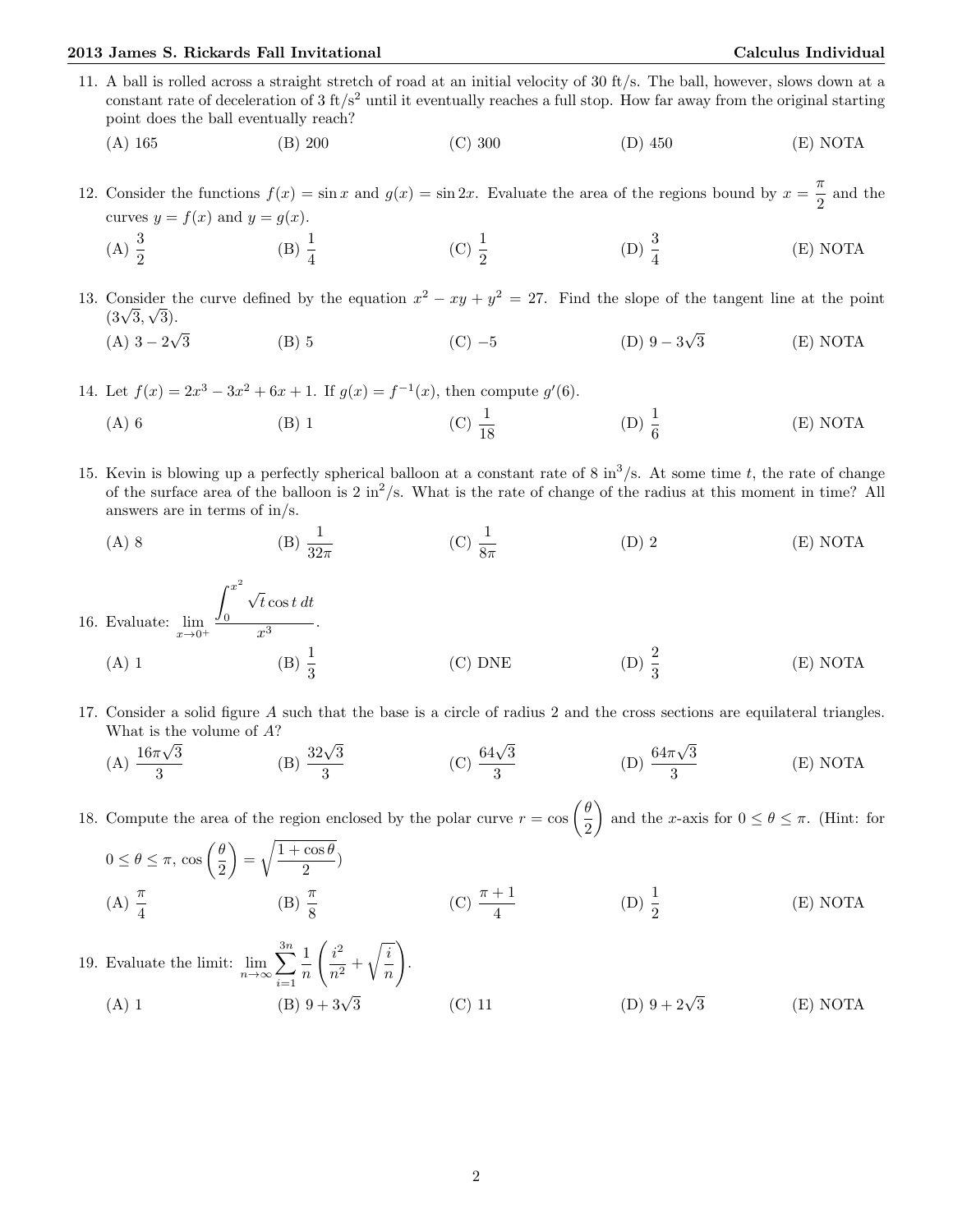## For questions 20-22, use the following information:

Hyun Jee loves cupcakes. However, she only enjoys eating the highest quality cupcakes, and this depends on the amount of frosting it has, as well as the shape. The Tasty factor for the cupcake with  $x$  amount of frosting is represented by  $t(x) = x^2 e^{-(x-1)^2}$ . Additionally, she only eats cupcakes that have a certain shape. The cupcake must be the figure obtained by rotating the following function about the x-axis from  $x = 0$  to  $x = 2$ :

$$
f(x) = \begin{cases} 0, & \text{if } x \le 0 \\ \sqrt{x}, & \text{if } 0 < x \le 1 \\ 1, & \text{if } 1 < x \le 2 \\ 0, & \text{if } x > 2 \end{cases}
$$

- 20. What is the volume of the cupcakes that Hyun Jee eats?
	- (A)  $2\pi$  (B)  $\frac{3\pi}{2}$  (C)  $\frac{4\pi}{3}$ (D)  $\frac{5\pi}{3}$ (E) NOTA
- 21. If Hyun Jee only eats cupcakes with the maximum possible Tasty factor, what amount of frosting must be used for Hyun Jee's cupcakes? √
	- (A) 1 (B)  $\frac{1+\sqrt{5}}{2}$  $\frac{-\sqrt{5}}{2}$  (C)  $\frac{1-\sqrt{5}}{2}$ 5 2 (D) 0 (E) NOTA
- 22. The rate at which Hyun Jee eats the cupcake at time  $t$  is represented by the function

$$
C(t) = \frac{54}{t^2 + 6t + 18}
$$

At what time t will Hyun Jee finish the cupcake? (Hint: use your answer from Problem 20)

(A) 3 (B) 
$$
3 + 3\sqrt{3}
$$
 (C)  $3\sqrt{3} - 3$  (D) 9 (E) NOTA

23. Let

$$
f(k) = \sqrt[k]{\frac{25^k + 24^k + \dots + 2^k + 1^k}{k}}
$$
  
Compute  $\lim_{k \to \infty} f(k)$ . (Hint: Squeeze theorem. What is  $\lim_{k \to \infty} \left(\frac{1}{k}\right)^{\frac{1}{k}}$ ?)  
(A) 25 (B) 325 (C) 1 (D) 0 (E) NOTA

24. If  $p_n$  denotes the *n*th prime, then it can be shown that for  $n \geq 1$  that

$$
p_n < 12\left(n\ln n + n\ln\frac{12}{e}\right)
$$

Given this information, determine which of the following convergence modes the infinite series  $\sum_{n=0}^{\infty}$  $k=1$  $(-1)^{k+1}$  $\frac{1}{p_k}$  satisfies:

I. The series is conditionally convergent. II. The series is absolutely convergent. III. The series is divergent.

(A) I, II (B) II (C) III (D) I (E) NOTA

25. Consider the integral  $\int_1^1$ 0 1  $rac{1}{x}$  ln  $\left(\frac{1}{1-\right)}$  $1 - x$  $\Big) dx$ . The value of this integral is equal to which of the following sums?  $(A)$   $\sum^{\infty}$  $k=1$  $(-1)^{k-1}$  $\frac{(k-1)}{k}$  (B)  $\sum_{k=1}^{\infty}$  $k=1$ 1  $\frac{1}{k^2}$  (C)  $\sum_{k=1}^{\infty}$  $k=1$ 1  $rac{1}{3^k}$  (D)  $\sum_{k=1}^{\infty}$  $k=1$  $(k-1)(-1)^{k-2}$  $\frac{k^3}{k^3}$  (E) NOTA